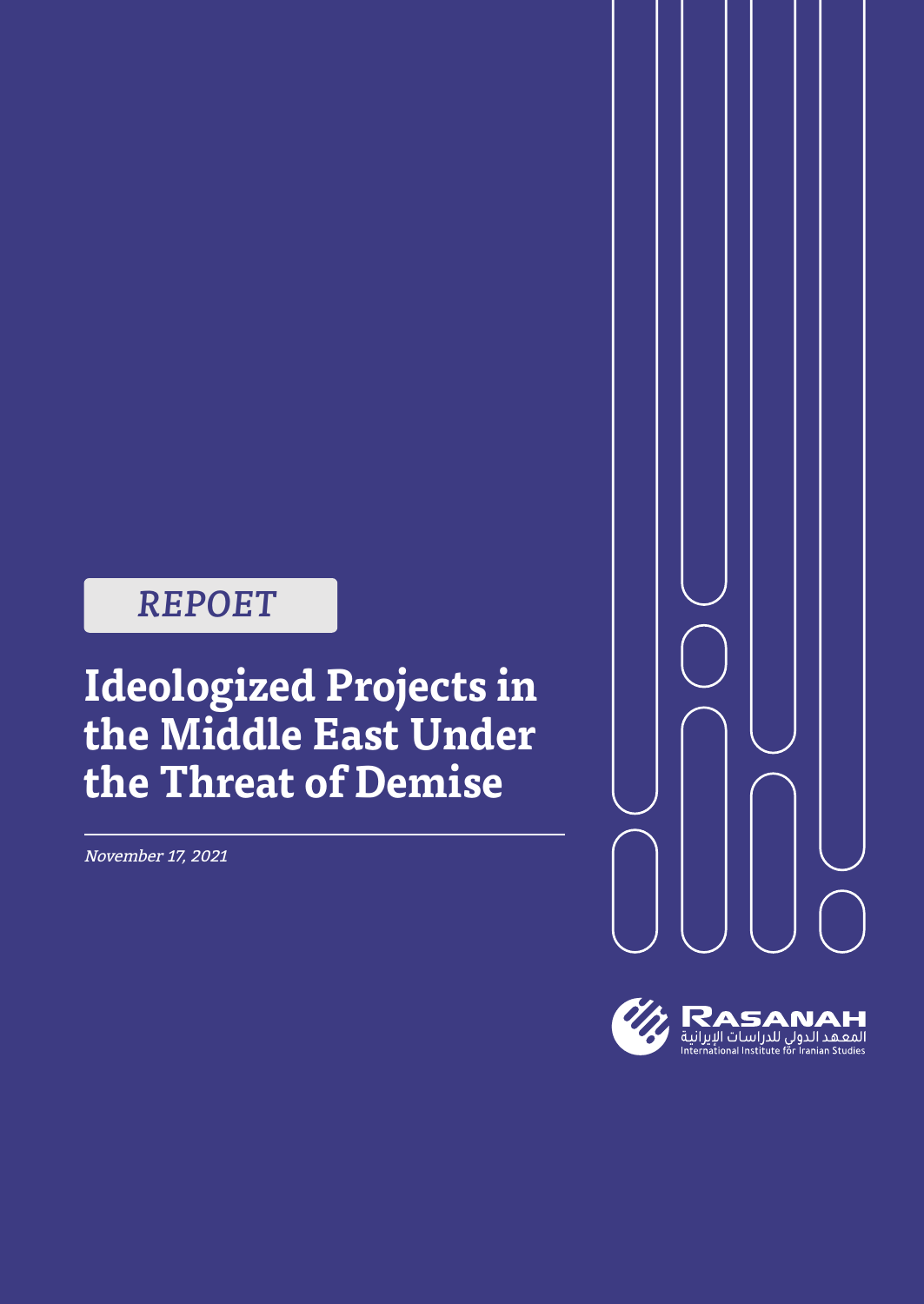

## **Contents**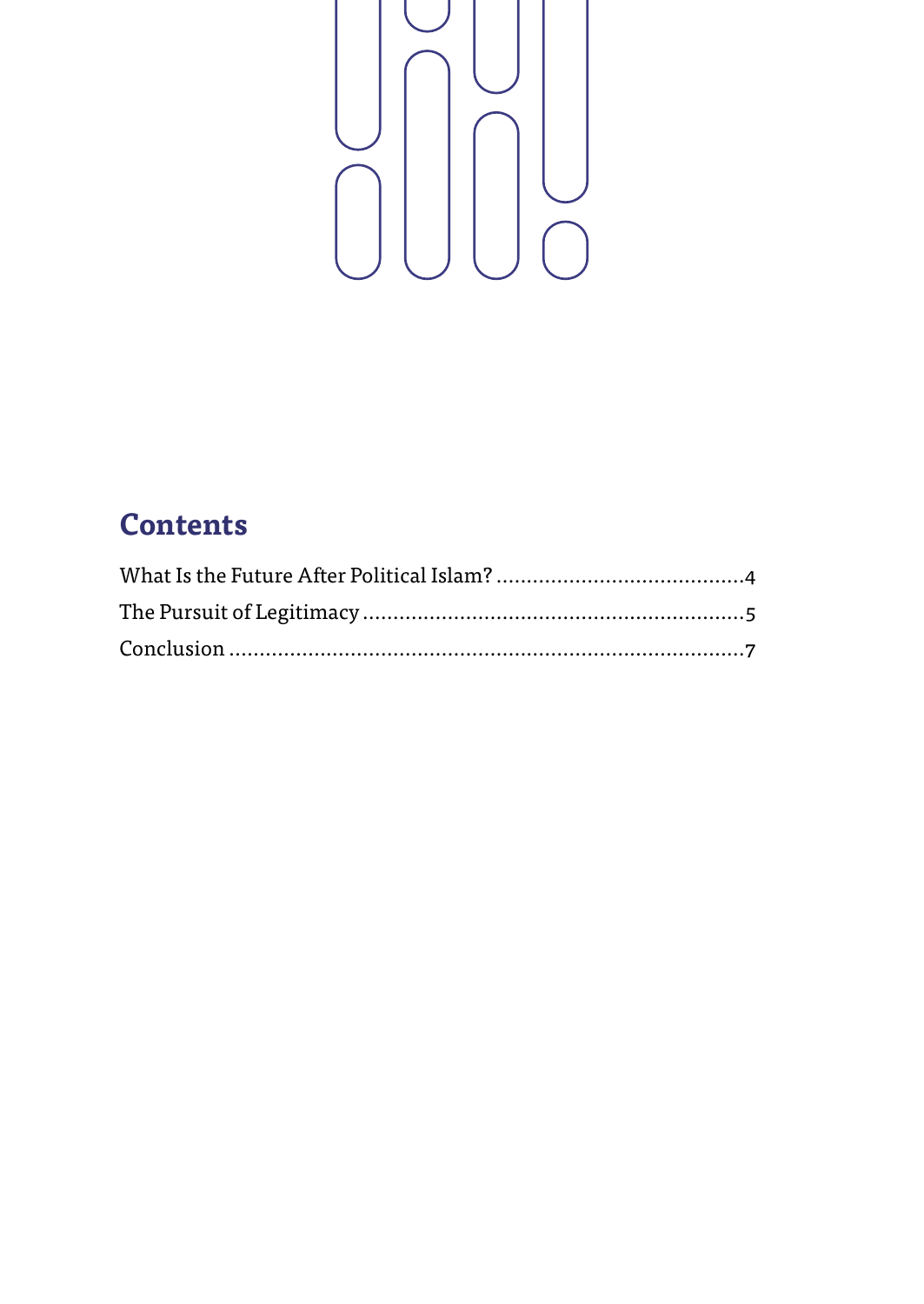

The recent developments in the Middle East reflect a watershed<br>
moment for the conflict-ridden region at the political level.<br>
In July 2021, Tunisian President Kais Saied sacked the prime<br>
minister and suspended the Parlia moment for the conflict-ridden region at the political level. In July 2021, Tunisian President Kais Saied sacked the prime minister and suspended the Parliament. The latter move was Morocco's ruling Justice and Development Party suffered a crushing defeat in the parliamentary elections. This loss reflected the feelings of the Moroccan people. Moreover, in September, over 100 Ennahada party members resigned, citing reasons such as internal despotism and decision-making centralized in the hands of an exclusive group of stakeholders.

In October, divisions emerged from among Egyptian leaders of the Muslim Brotherhood (MB). Ibrahim Munir, the acting general leader, clashed with Mahmood Hussein, the secretary general of the MB. The two leaders are still at odds, competing to impose their control over the MB, its financial resources and administrative positions. In mid-October, the Sadrist bloc along with some Arabist and civilian parties won the parliamentary elections in Iraq. They outcompeted pro-Iran political parties and armed groups. The results contributed to igniting disputes among Shiites forces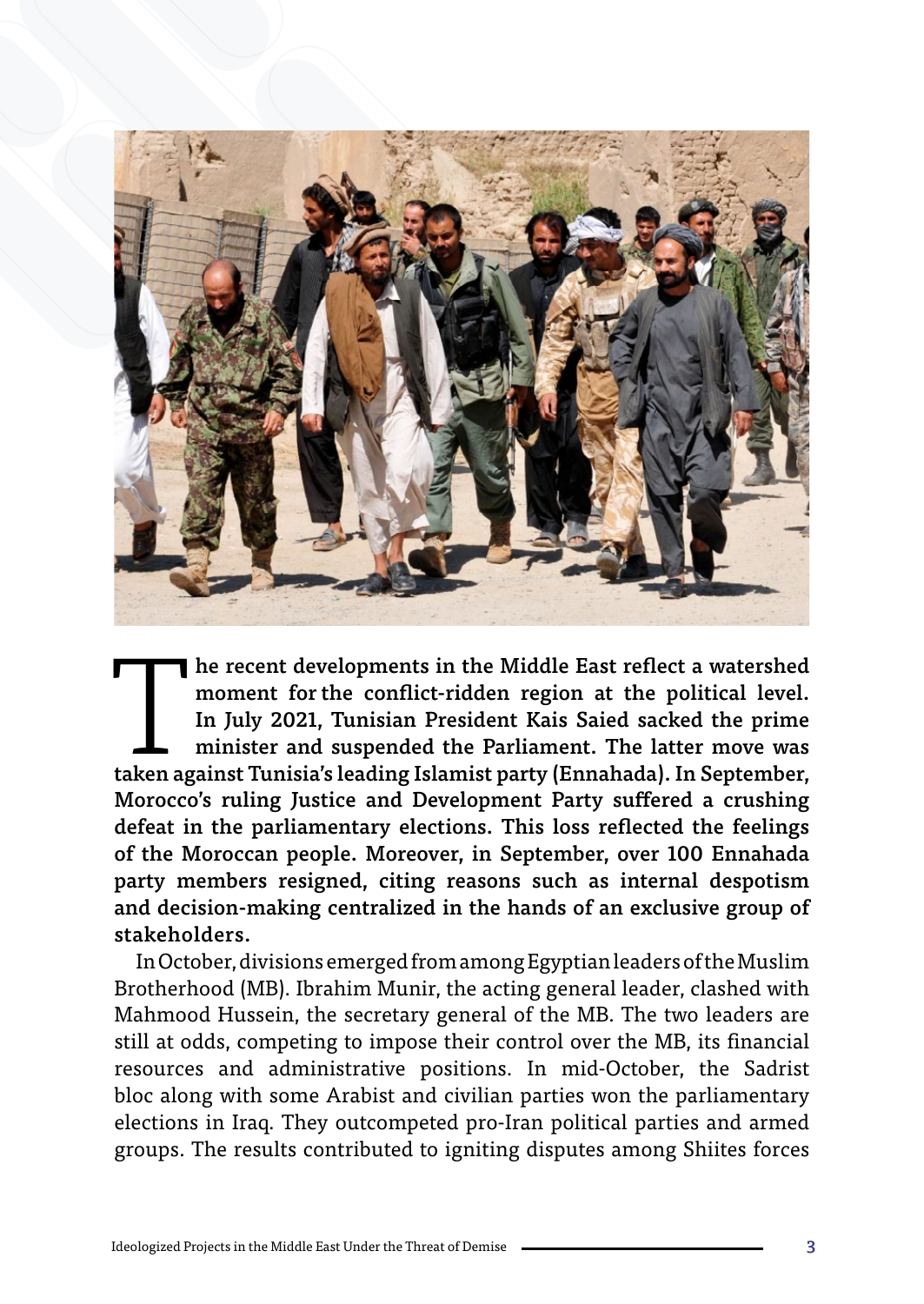<span id="page-3-0"></span>and were rejected by all Iran-allied Shiite Islamist parties that threatened to resort to violence if the votes were not recounted.

In the context of the aforesaid, Afghanistan under the Taliban is no exception. The group has embraced a more tolerant approach to win international legitimacy in light of its past hardline approach to governance failing. This is clear from its discourse, its promises to respect international law and fight against ISIS. This new approach proves that the Taliban's leadership realize that its governance style from 1996 to 2001 was politically inept. Undoubtably, it is too early to evaluate how credible the Taliban's new approach will be and whether it is motivated by ideology or pragmatism to boost the group's legitimacy inside and beyond the country. In any case, what is apparent is that the Taliban's new generation is not likely to be shaped by the group's militant legacy and heritage

### **What Is the Future After Political Islam?**

The aforementioned developments happened in the span of a few months and raise a critical question: are we heading towards a post-Islamist (Sunnis and Shiites alike) era? In fact, Islamist parties have experienced numerous political defeats, losing key posts since their rise in 2011. Are these defeats because of the media campaigns against them or stem from their failure to administer public affairs? These defeats, regardless of their causes, are reflective of the fact that Islamist parties are no longer the dominant force in the Middle East, as repeatedly suggested by past research. One clear reason for these defeats is that Islamist parties attracted widespread public anger after they came to power and practiced politics.

The people in the region quickly realized that the discourse embraced by Islamist parties was largely theoretical and advanced their narrow interests. Their discourse never materialized on the ground. As leaders, the Islamists were autocratic, exclusivist, and failed to introduce social or economic reforms. The Islamist parties failed to deliver on their utopian promises. During their rule there was no improvement in health and education indicators and poverty and unemployment rates did not change. In addition, civil and political freedom remained limited.

The administration of public affairs by Islamist parties was a key factor in exposing their empty promises through which they developed public support. They highlighted the flaws of the nation state model and referred to the illustrious legacy of early Islamic personalities to play on the heart strings of the people. The Islamist parties believed that religious politics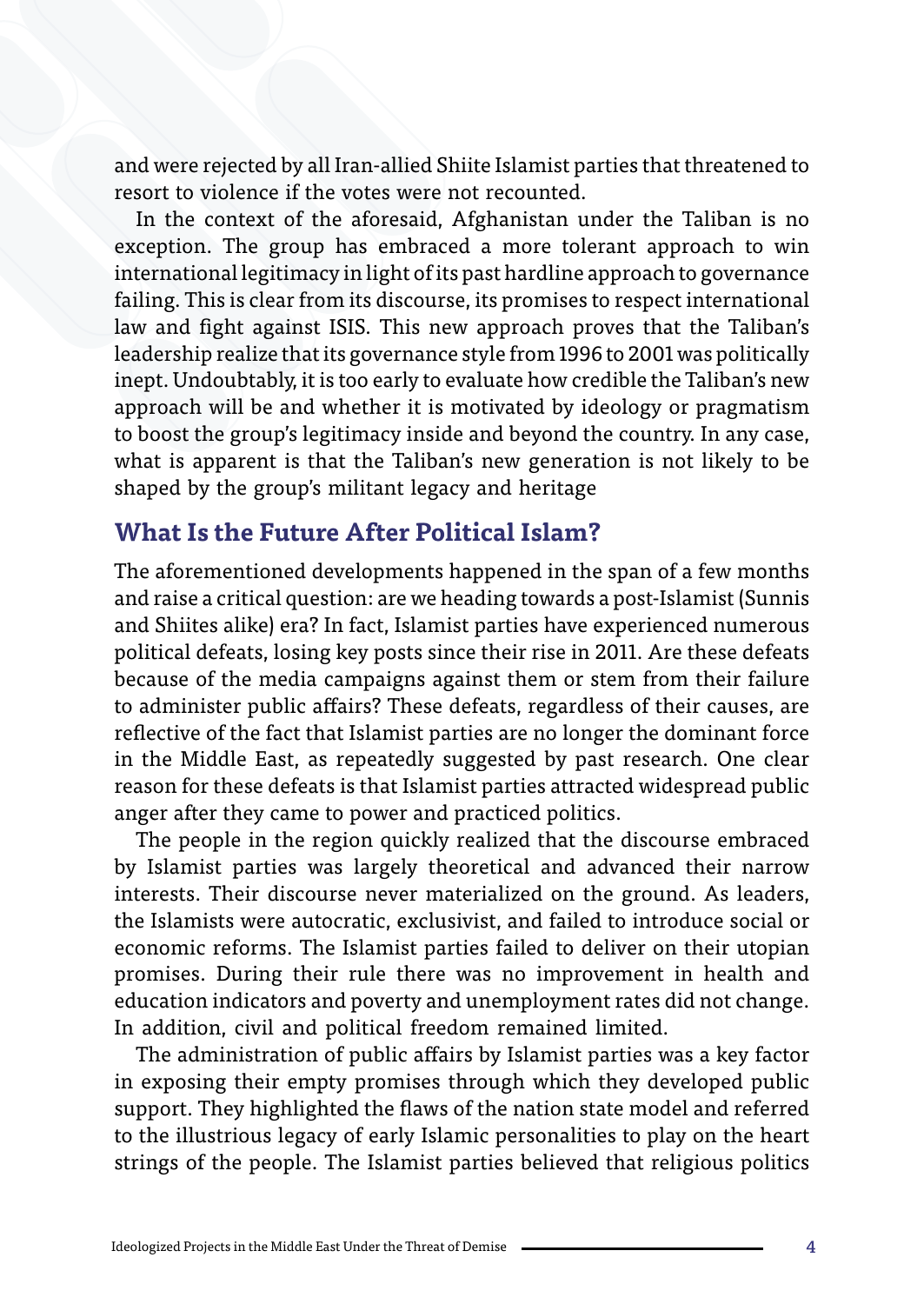<span id="page-4-0"></span>would contribute to extending their time in political office and help in strengthening their public support base. Ironically, this intermixing of religion and politics was a primary cause of their downfall, as it led to public disillusionment with their rule.

It is also important to mention here that contemporary Islamists, regardless of their religious alignments, do not believe in the constitutional democratic state. Shiite Islamists, for instance, are supportive of the theory of Wilayat al-Faqih (guardianship of the jurist) and believe it is not limited to a certain geographical area. As a result, they devalue democracy and the nation state model. Clearly revealing their loyalties, the spokesman for the Iraqi Hezbollah Brigades along with other Iraqi militia and party leaders, questioned the integrity of Iraq's recent parliamentary elections and threatened to instigate violence if the final results did not change after the recount. This position taken by the supporters of Wilayat al-Faqih is no surprise, as they believe that governance or rule is a divine designation, not the outcome of elections or referendums. This position is in line with the Imamate theory according to which the twelfth Infallible Imam is ordained to rule by God.

In Iran, the clerical ruling elite only sanctions elections for pragmatic reasons such as adding another layer of legitimacy to the political system. In principle, the electoral cycle is merely symbolic.

As for Sunni Islamists, most also do not also believe in the constitutional democratic state. In a prominent statement, Mohammed al-Ghazali criticized the MB after their rejection of the 1923 Egyptian Constitution. Several senior Islamist figures and scholars, including Hassan al-Banna, Hassan al-Hudaybi and Sayyid Qutb, criticized democracy and constitutional governments, classifying them as Western imports and even prohibited any reference to this form of government. Al-Banna even literally labelled anyone who disagreed with the MB as Kharijites (rebels).

### **The Pursuit of Legitimacy**

Many Sunni and Shiite Islamists have sought to find religious justifications for their ideology in religious tradition. They have claimed that their ideology is consistent with some religious schools or philosophical ideas in order to boost their legitimacy. Thus, contemporary Sunni and Shiite Islamist scholars have almost nothing in common when it comes to ideology. For example, when we draw a comparison between the foundations for reform set out by Sunni ideologists such as Jamal al-Din al-Afghani, Muhammad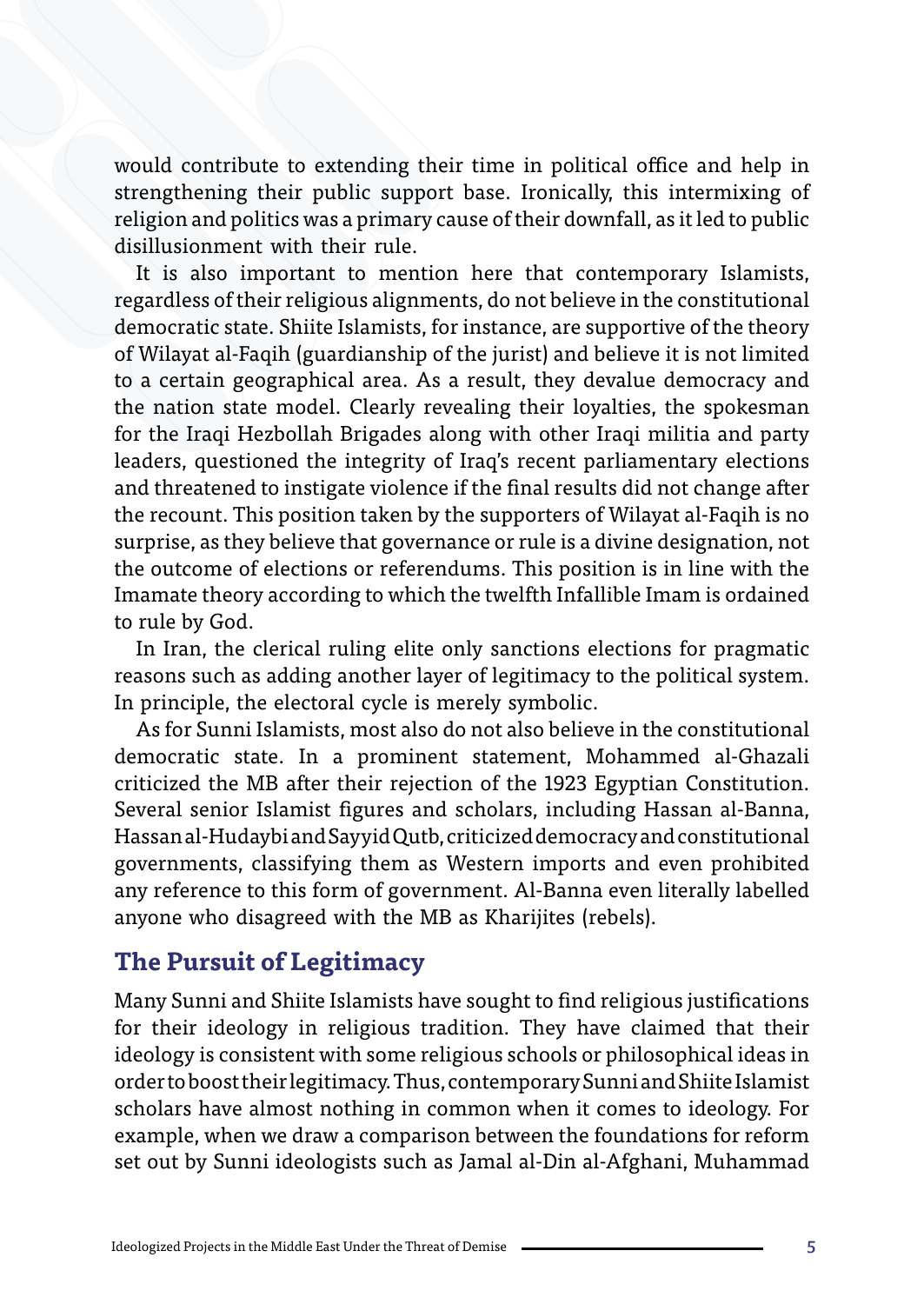Abduh, Rashid Rida and Mirza Shirazi, and those presented by Naini and other Shiite scholars who supported the Constitutional Movement, we find major differences between the two groups.

The ideas of Afghani and his school were compatible with modernity and combined Islam with democracy, while keeping intact Islamic principles and criteria which cannot be compromised. Afghani's core approach was for Islam to be in line with modernist thought but without losing its core fundamentals. Contemporary Islamists, on the other hand, either oppose modernity by unleashing violence or through Islamizing politics. Their participation in electoral cycles is for the sake of implementing their ideological projects, and rejecting modernity, democracy, and the nation state model.

Furthermore, through promoting sectarianism and ideology, Islamists have contributed to creating polarization in societies, which has hindered serious steps towards political and constitutional reform, as argued by the late pro-constitutional judge and scholar Tarek el-Bishry. While some Shiite Islamists today oppose elections and constitutional governments, Grand Ayatollah Mohammad-Kazem Khorasani and other supporters of the Constitutional Movement did not do so. Their political activities were for the sake of promoting democracy and achieving a democratic constitutional state. Whilst it is true that some Shiite Islamists believe in the absolute guardianship of the jurist, other Shiite scholars, namely autocrats and those who believe in a constitutional government, do not share the same belief. In fact, the argument that the guardianship of the jurist is an absolute authority has no basis in the Islamic heritage either in theory or in practice.

Many thinkers believe that successive elections may fundamentally change the thought and approach of contemporary Islamists. Yet, the participation of Islamist parties in elections has not resulted in real democratic changes. Instead, resignations and rifts have characterized the internal dynamics of Islamist parties. These issues are mainly due to an internal autocratic atmosphere, with shura and democracy sidelined.

In light of the recent developments, we are faced with two scenarios: either Islamist parties undergo liberal reform spearheaded by the younger generation or they continue with their existing failed trajectories. If the second scenario plays out, it is likely to lead to the decay of the existing Islamist parties and the emergence of new Islamist parties with orientations more closely aligned with public aspirations.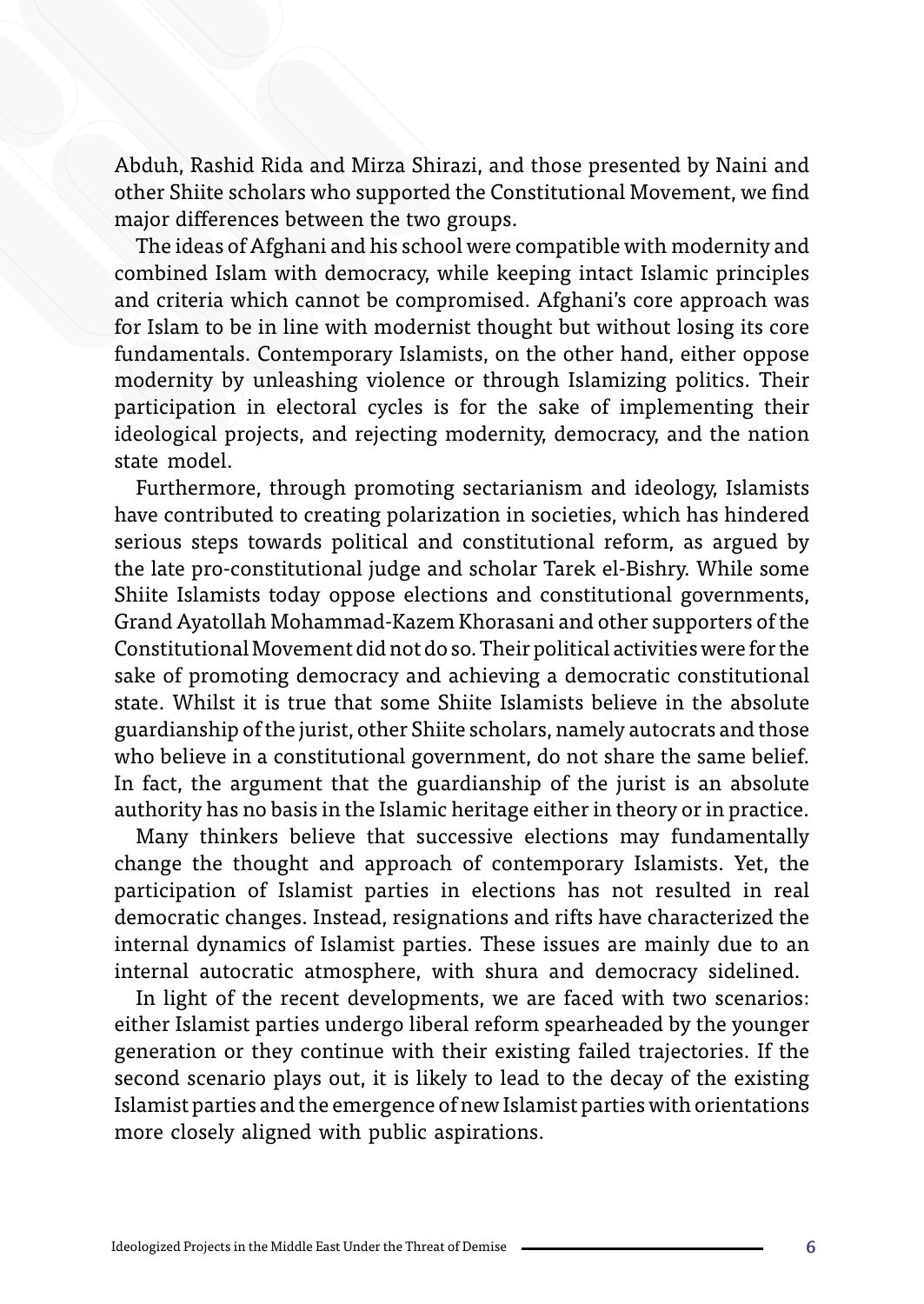<span id="page-6-0"></span>In any case, in the era of technology and social media, the public and younger generation have become much more critical, and less willing to blindly follow Islamist parties. In fact, this call for unconditional obedience is even rejected by members of Islamist parties. Therefore, the social pressures and political crises facing Islamists today in Rabat, Baghdad, Kabul, Tunisia, Algeria, Tripoli, Khartoum, and Cairo, are completely different from what they experienced in the past.

Nevertheless, there is a serious will from influential Arab countries, such as the Gulf states, most prominently Saudi Arabia, to strengthen the modern nation state, enhance its sovereignty and empower central governments. These efforts aim to uphold law and justice, raise living standards, bring about real economic changes and counter the extremist ideas promoted by non-state actors. A strong nation-state model will help to counter Iran and marginalize Islamist parties unless they drastically change their trajectories.

### **Conclusion**

Political Islam has been facing a steep decline in public support at the political level since January 2011 until today. Islamists have autocratic internal structures that impede the introduction of ideological and intellectual reforms. These reforms can possibly bring them closer to the people and other political systems and reduce religious and political strife by discouraging clashes, preventing the dissemination of propaganda that encourages takfir and disobedience of political systems or turning on governments.

The decline of political Islam is not only a significant phase in the history of Islamist parties but also in the history of the region. Currents and groups dissipate; however, one cannot be sure that the new era will be free of political Islam, but we can say with surety that Islamist parties will not be as vigorous as in the past. This failure of Islamist parties is closely related to their internal structures, their outlooks and principles, not only because of the policies and approaches of their opponents as they have always claimed.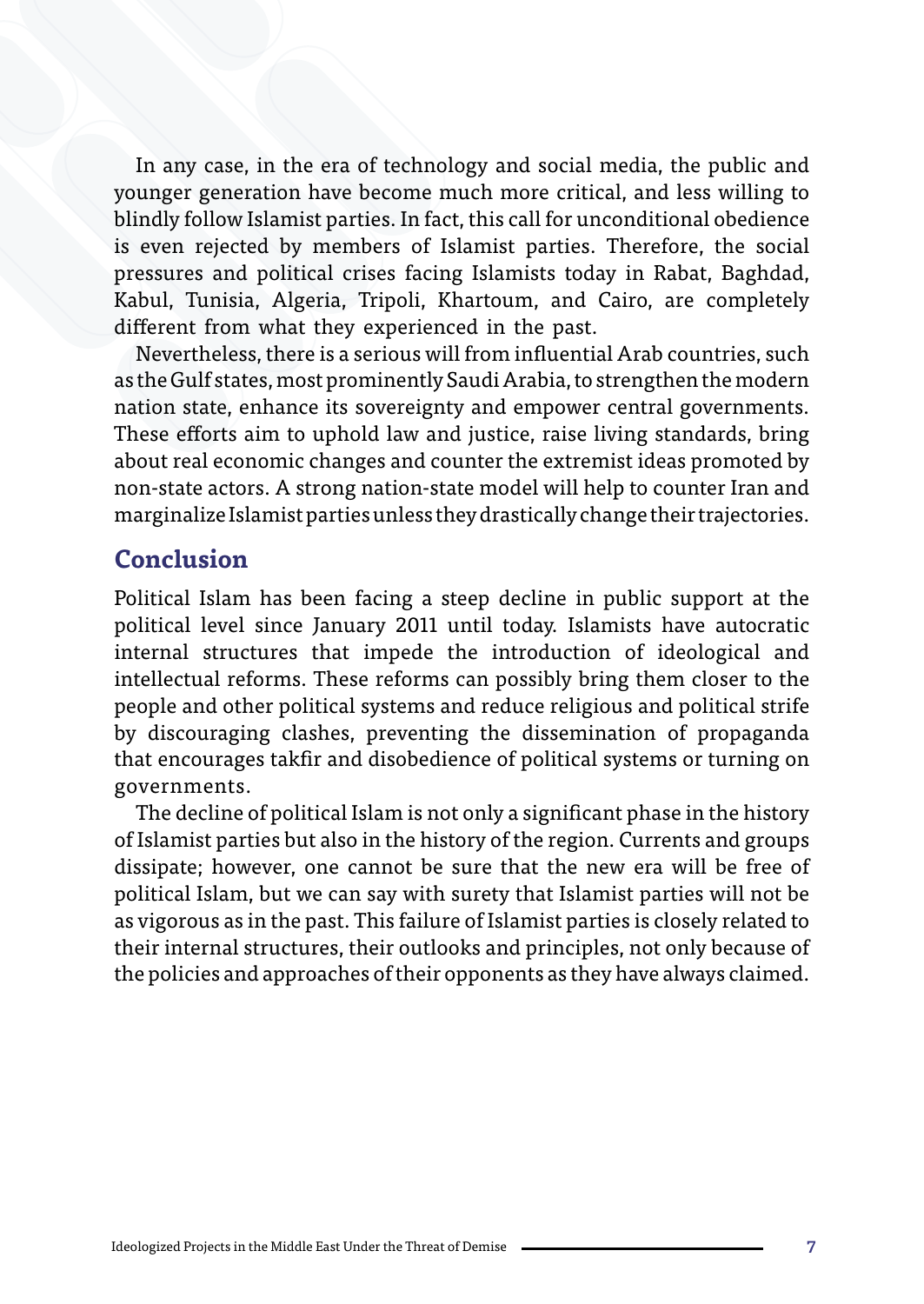

info@rasanahiiis.com

**y f** @rasanahiiis

www.rasanah-iiis.org